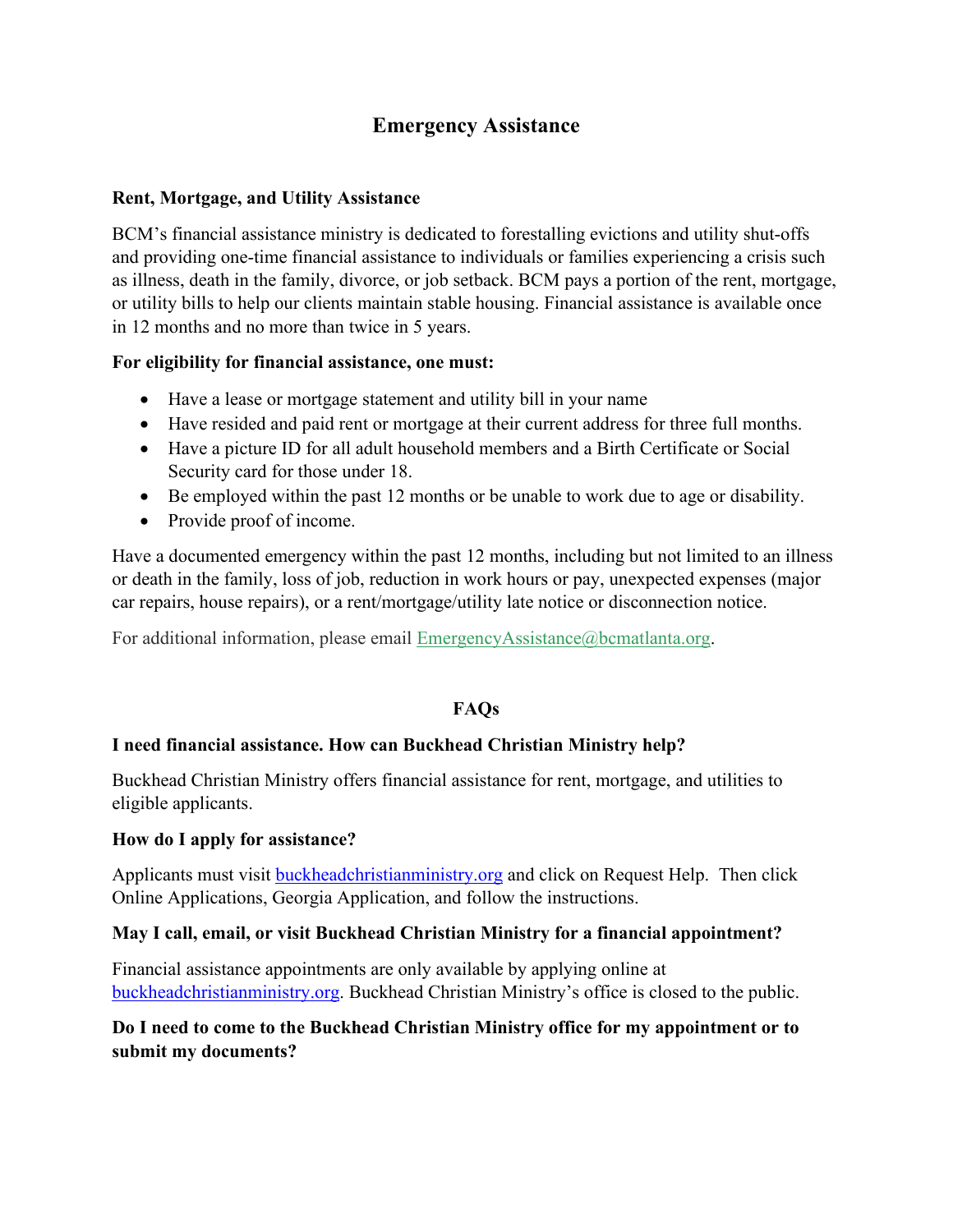All financial appointments are virtual and by phone. Documents are attached to the application and may be emailed to a drop file at the case manager's request. Buckhead Christian Ministry's physical office is closed.

#### **What zip codes and counties do you assist?**

There are no zip code or county restrictions for financial assistance. However, one must live in the state of Georgia.

#### **How much assistance can I receive, and how often?**

At your appointment, assistance is based on Buckhead Christian Ministry's funding source and budget.

Eligible clients can receive financial assistance for rent, mortgage, or utilities once in 365 days and twice within 5 years from the date of the first assistance.

#### **Do I need to repay the money?**

No, clients do not need to repay the money.

## **Does Buckhead Christian Ministry pay the total amount due for rent, mortgage, or utilities?**

Eligible clients are required to pay a small portion of their balance. The client's portion is due before Buckhead Christian Ministry pays the vendor.

## **Will the funds be given to me?**

Funds are sent directly to the vendor.

## **Will my landlord need to provide documentation?**

The landlord or leasing office manager will complete a Landlord Letter which indicates how much you owe.

#### **How long will it take for the vendor to receive payment?**

The time it takes for the vendor to receive payment is based on how quickly the client submits the Landlord Letter, additional documents as requested and pays their portion of the balance. The amount of money that BCM commits towards the client's bill expires within seven days of their initial appointment. The case manager will verify and process the client's documents within two days of receiving the client's information. The mailed checks typically take up to 2 weeks to be delivered by the United States Postal service to the vendor. Checks that are emailed to the vendor usually take one business day.

## **Should I wait until I receive an eviction or foreclosure notice because seeking help from Buckhead Christian Ministry?**

Please try to schedule an appointment at **buckheadchristianministry.org** as soon as you realize you can't make a payment.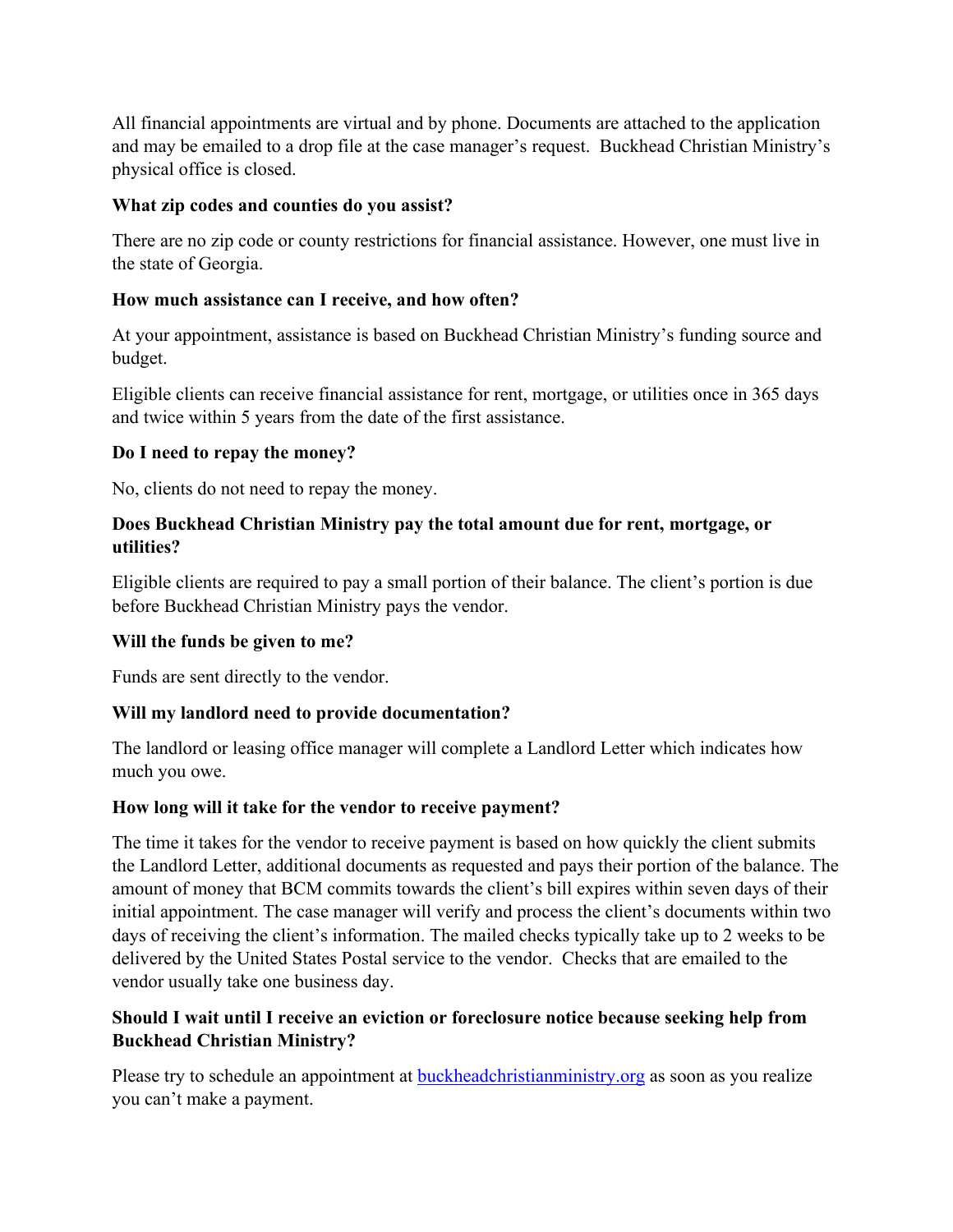#### **When can I sign up for a financial assistance appointment?**

A limited number of appointments are available Monday through Friday. When these are full, please feel free to check back. You may also reach out to United Way 2-1-1 for help. Go to the United Way website at [www.unitedwayatlanta.org;](http://www.unitedwayatlanta.org/) scroll down the page and click on 2-1-1 Online (under Other Resources) or call (404) 614-1000 or 211 to speak with a specialist who can assist you.

# **Supportive Housing**

Through our Foundation 3 program, BCM helps working families experiencing homelessness or at risk of homelessness establish a solid financial foundation. The program targets three essential areas: safe housing, stable employment, and education. While enrolled in the program, participants receive financial assistance for rent and utilities for 12 months. Participants must attend weekly case management meetings that provide case-specific support.

To be eligible for participation in the Foundation 3 program, families must be homeless or at-risk of homelessness, parent or guardian of at least one minor child, and be employed at least 30 hours a week for three weeks.

Homeless or at risk of homelessness include:

- Lack of a fixed, regular, and adequate overnight residence, which can include living at a location not intended for human habitation
- Imminent risk of losing housing
- Currently fleeing or attempting to flee domestic or dating violence, sexual assault, stalking, or other dangerous, life-threatening situations
- Lack of reliable housing, such as staying with friends or family or living in a motel
- Moving frequently or having a history of eviction
- Periodic episodes of homelessness

For additional information, please email [Foundation3@bcmatlanta.org.](mailto:foundation3@bcmatlanta.org)

## **FAQs**

## **I am homeless, and there are no openings in the Foundation 3 Program. What should I do?**

Please get in touch with United Way at 2-1-1. Go to the United Way website at [www.unitedwayatlanta.org;](http://www.unitedwayatlanta.org/) scroll down the page and click on 2-1-1 Online (under Other Resources). You can also call (404) 614-1000 or 211 to speak with a specialist who can assist you.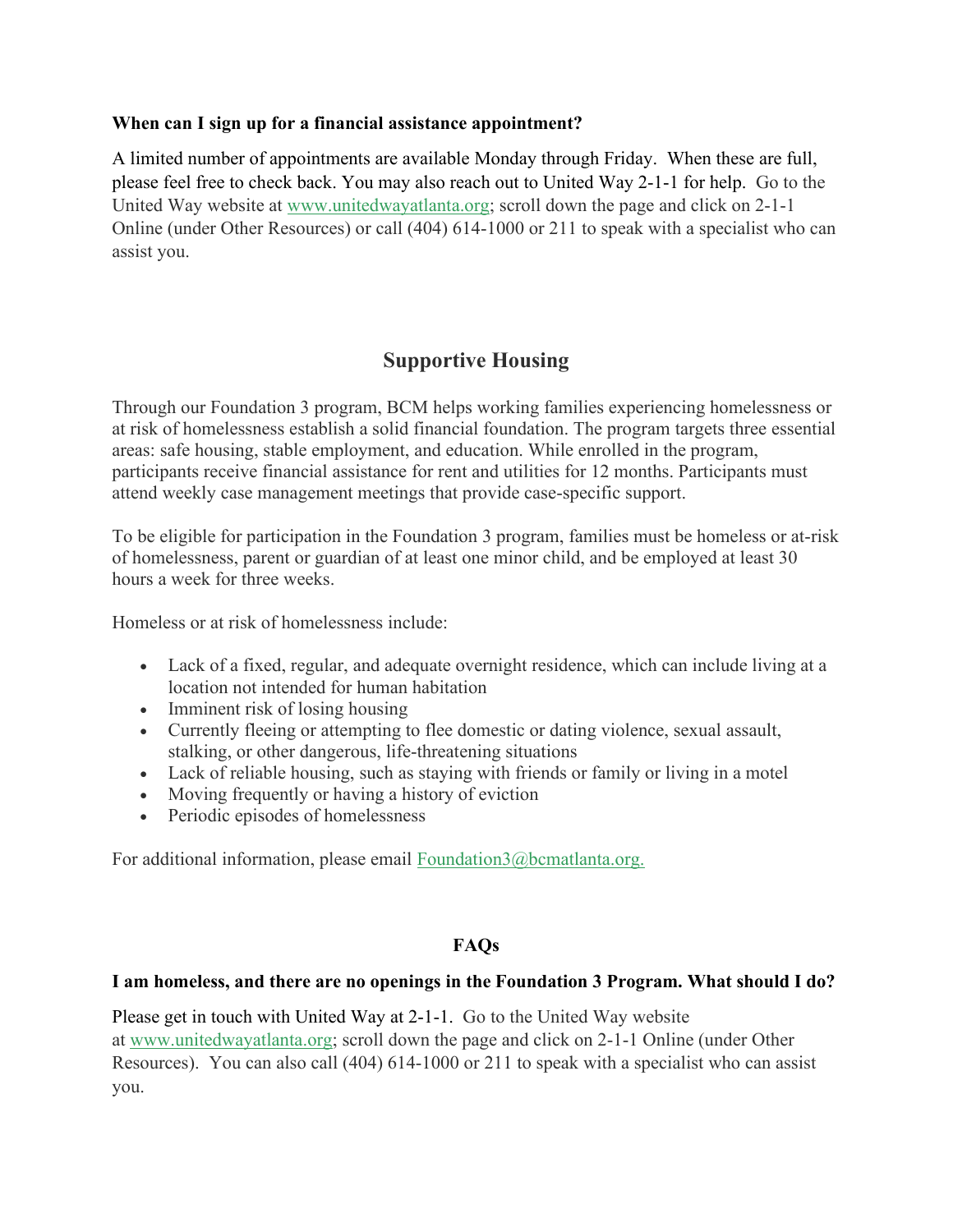## **Is the Foundation 3 program a shelter?**

Foundation 3 is not a shelter. Eligible and approved families select an apartment in a budgetfriendly county.

## **How do I apply for Foundation 3?**

The application portal at buckheadchristianministry.org opens when families exit the program. Please check back often or email [Foundation3@bcmatlanta.org](mailto:Foundation3@bcmatlanta.org) for more information.

## **Does Foundation 3 offer immediate housing?**

There is a screening process, and there must be an opening in the program.

## **When does the application portal open?**

The application portal opens when families exit the program. Families leave the program at various times because they enter at different times of the year.

## **How many families are served within 12- months?**

Fifteen families are enrolled in the program at one time.

## **Do I have to live in a shelter to be considered for the program?**

No, families must be on the brink of experiencing homelessness.

## **I am a senior with no children in need of housing. Am I eligible for the Foundation 3 program?**

No. There must be at least one minor child in the home.

## **I am a single father of two children. Am I eligible for the Foundation 3 program?**

The program accepts single fathers, single mothers, and married couples with at least one minor child.

## **I am unemployed. Am I eligible?**

No, candidates must be employed at least 30 hours a week and have worked for three weeks.

## **Will I be responsible for paying rent or any fees?**

Eligible families accepted into the program are expected to pay a monthly program fee based on their household income.

## **How long can my family remain in the Foundation 3 program?**

Participants compliant with program policies may remain in the program for 12 months.

## **My children are enrolled in DeKalb County schools. Do I have to un-enroll my children and live in Buckhead?**

You do not have to live in Buckhead or unenroll your children from school.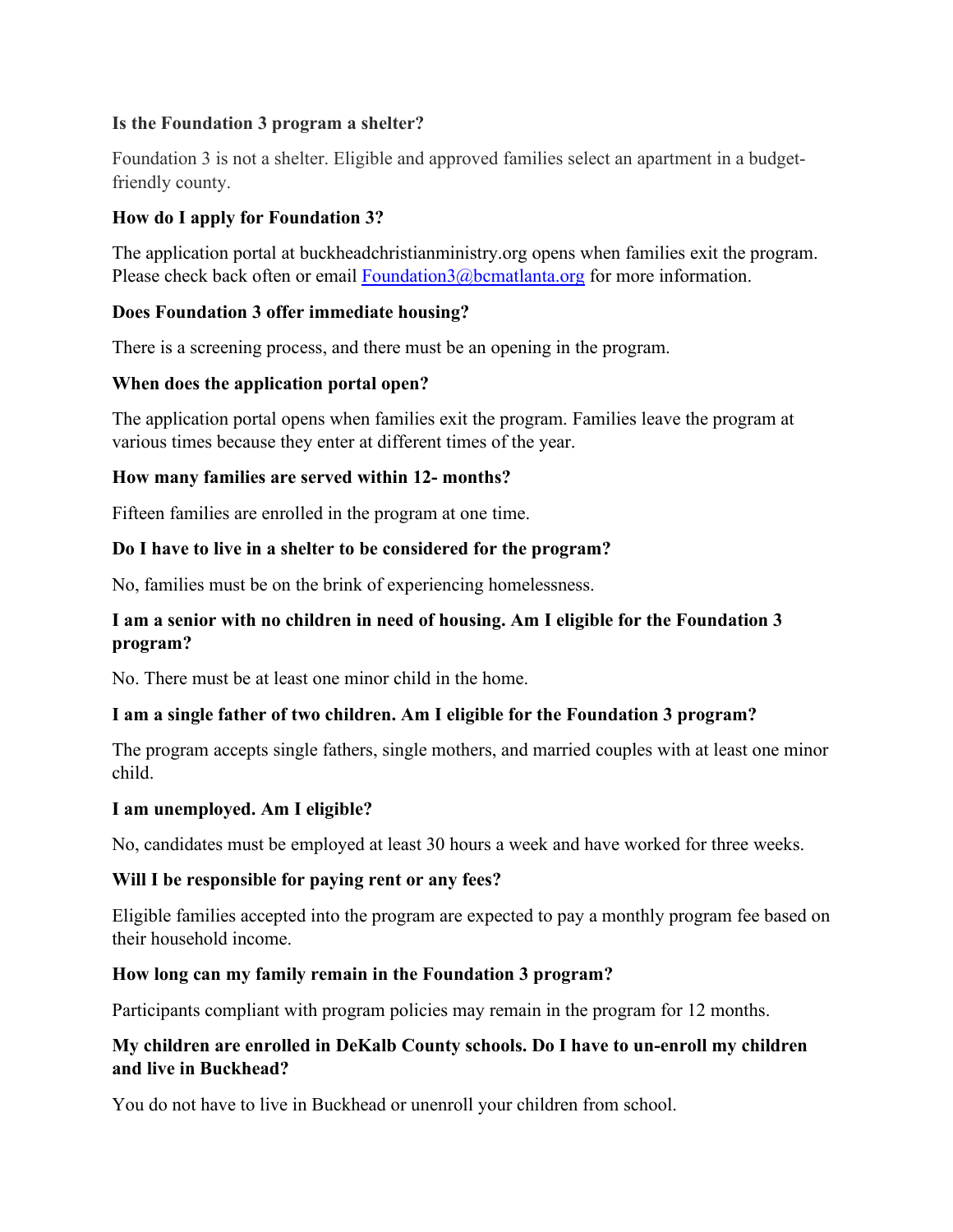## **I am a single father of eight children. Does the Foundation 3 program accommodate a large family?**

The affordable apartments are usually 2-3 bedrooms and cannot accommodate large families. Please get in touch with United Way 2-1-1 for assistance. They may be reached at [www.unitedwayatlanta.org;](http://www.unitedwayatlanta.org/) scroll down the page and click on 2-1-1 Online (under Other Resources). You may also call (404) 614-1000 or 211 to speak with a specialist who can assist you.

## **Is there a waiting list for the Foundation 3 program?**

There is no waiting list because we want families to continue searching for alternative housing.

# **Financial Education**

Budget for Life™ is a 12-month virtual financial education program for working individuals and families. The program focuses on helping participants build the skills, knowledge, and habits to become financially stable and make better economic decisions in the future. Participants must attend virtual or in-person meetings for case management, financial coaching sessions, and financial education classes. **Virtual or in-person meetings are at the program committee's discretion, and program participants will be informed at the time of acceptance into the program.**

Budget for Life™ is designed as a partnership. Participants must agree to commit to program policies and are required to make significant changes to their spending and financial behavior. In return, BCM provides substantial support services to help program participants reach their goals.

Candidates interested in applying for the Budget for Life™ program must meet the following guidelines:

- Have debt such as credit cards or loans
- Have a lease or mortgage in their name
- Have at least one adult in the household working full time.
- All adults in the household must be willing to participate in the program entirely.

For additional information, please email [BudgetforLife@bcmatlanta.org.](mailto:BudgetforLife@bcmatlanta.org)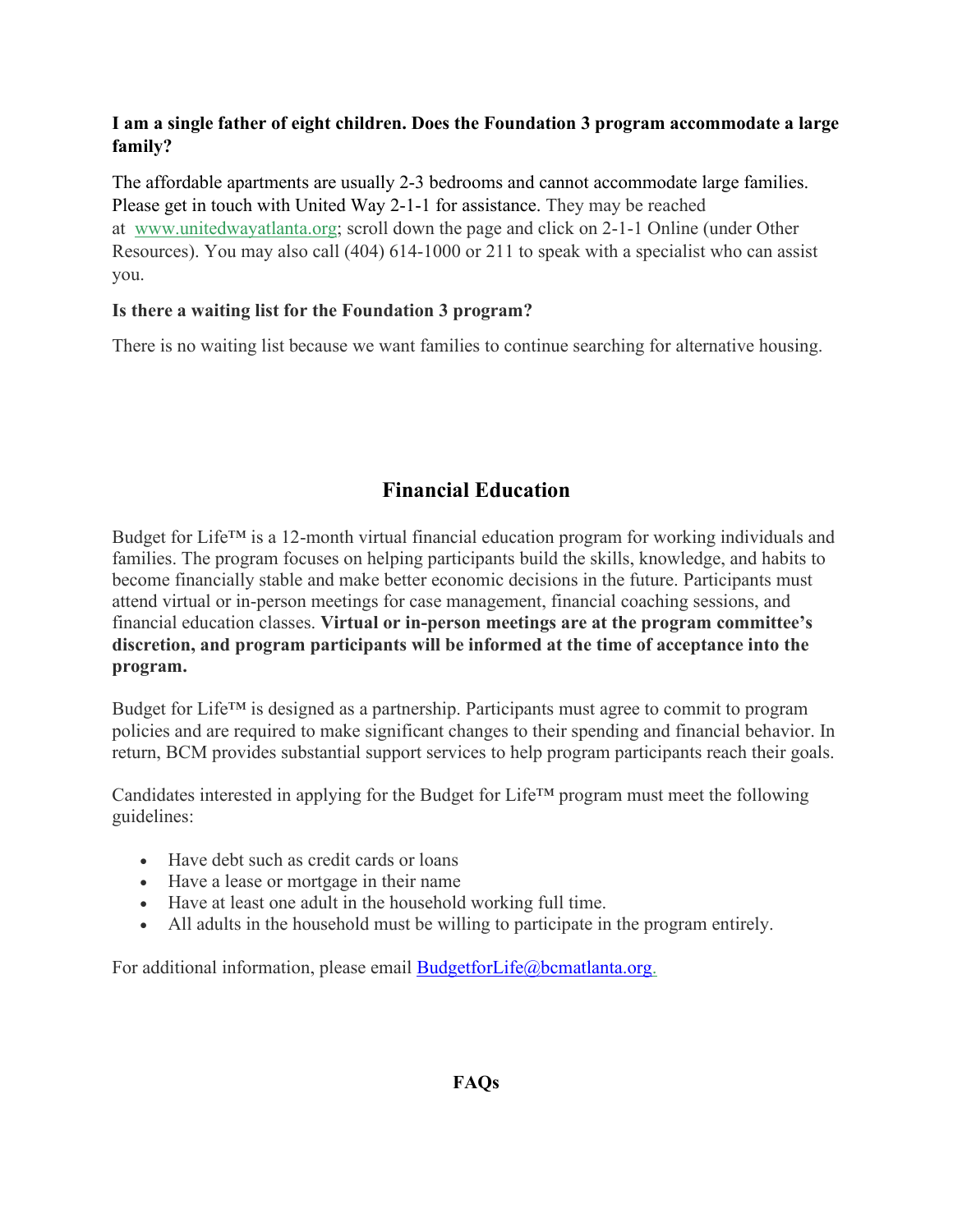## **I am homeless. Can I apply for the Budget for Life™ program?**

The Budget for Life*™* program is designed to assist people housed and have a lease or mortgage in their name.

If you are homeless, please contact United Way at 2-1-1 for assistance. They may be reached at [www.unitedwayatlanta.org;](http://www.unitedwayatlanta.org/) scroll down the page and click on 2-1-1 Online (under Other Resources). You may also call (404) 614-1000 or 211 to speak with a specialist who can assist you.

## **I am unemployed with debt. Am I eligible for the Budget for Life™ Program?**

At least one adult household member must be employed at least 30 hours a week to be eligible.

## **I am single with no children, employed with debt. Am I eligible?**

Single and married adults with or without children who are employed and have debt are eligible to apply.

## **Will I be required to attend classes?**

Program participants must attend money management classes and meet with a financial coach and a case manager alternating weeks.

## **Will I have to attend classes and meetings in -person?**

Upon acceptance, all program participants will be informed if classes/meetings (money management classes, career development classes, financial coaching sessions, and case management meetings) are virtual or in-person.

## **Is there an income limit?**

Eligible households fall 200% below the poverty level.

## **Will I be required to develop a budget and keep track of my expenses?**

Yes, program participants must develop a monthly budget and keep track of their expenses.

## **Do I need to know how to manage my money?**

The Budget for Life program is designed to assist those with little to no money management skills or those who have the knowledge but don't know how to implement the skills.

## **Will I have to purchase any books or supplies?**

The Budget for Life*™* program supplies participants with the money management curriculum, worksheets, and other necessary materials.

## **Do I need access to the internet, a smartphone, or a laptop?**

Program participants must access internet services, a smartphone, and preferably a desktop or laptop computer.